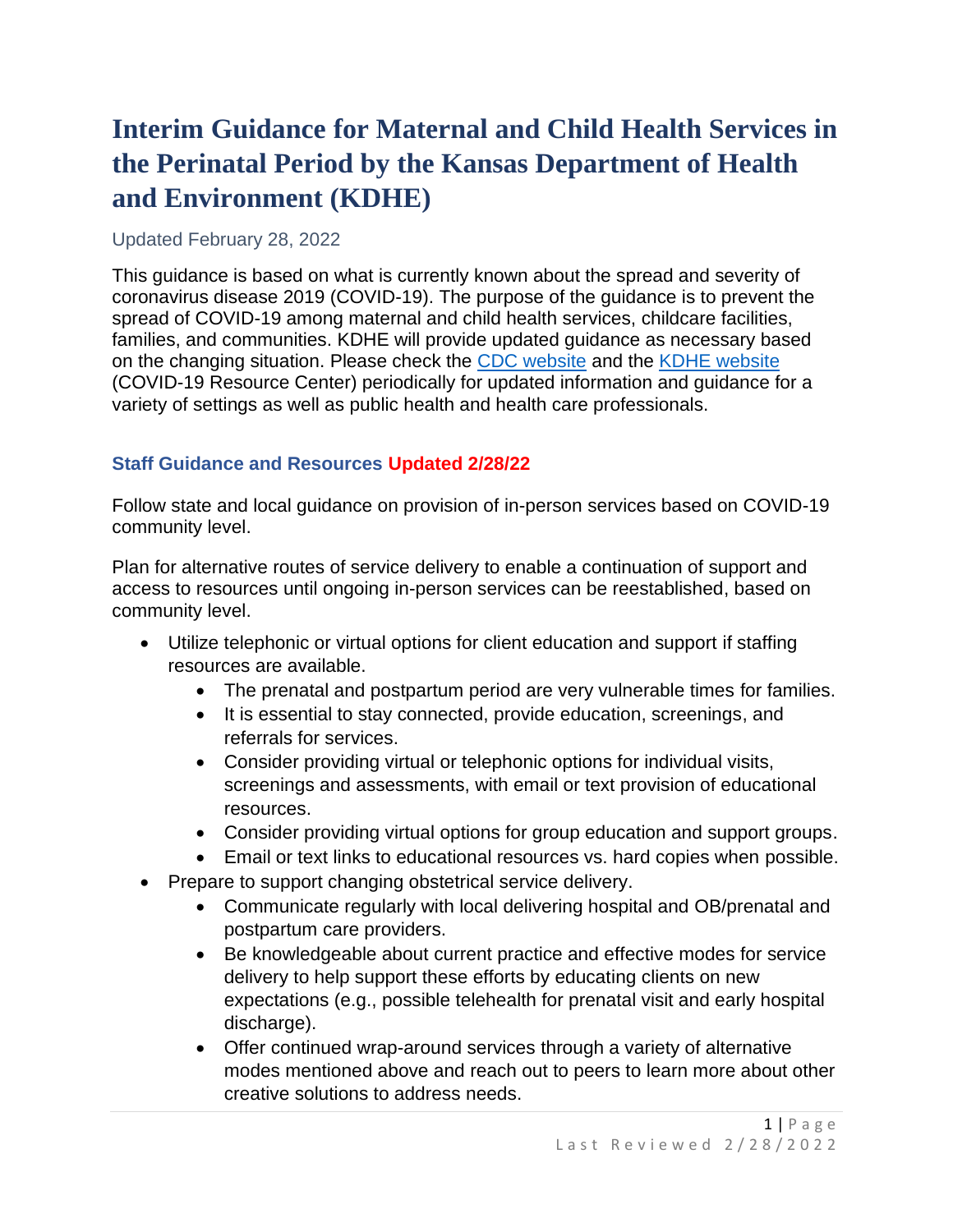- Plan for reintegration of in-person services according to state and local guidance on community level.
	- o Check the Centers for Disease Control and Prevention (CDC) website for [COVID-19 Community Levels.](https://www.cdc.gov/coronavirus/2019-ncov/science/community-levels.html).
	- Monitor level of community transmission through local resources or the CDC's [COVID Data Tracker.](https://covid.cdc.gov/covid-data-tracker/#county-view?list_select_state=all_states&list_select_county=all_counties&data-type=Risk)
	- Refer to the *Interim Guidance for Home Visiting Services by the Kansas Department of Health and Environment (KDHE)* (found [here](https://www.coronavirus.kdheks.gov/248/Business-Employers) under "Workers Who Enter Homes" tab), which will provide guidance and linkage to numerous other helpful resources.
- Promote vaccination and booster dosing of pregnant and recently pregnant people, sharing information about its safety as shown in recent studies as well as the latest guidance for this population.
	- o ACOG's Clinical Guidance on Vaccinating Pregnant and Lactating [Patients Against COVID-19](https://www.acog.org/clinical/clinical-guidance/practice-advisory/articles/2020/12/vaccinating-pregnant-and-lactating-patients-against-covid-19)
	- o CDC's Guidance on [COVID-19 Vaccines While Pregnant or Breastfeeding](https://www.cdc.gov/coronavirus/2019-ncov/vaccines/recommendations/pregnancy.html)
	- o New CDC Data: [COVID-19 Vaccination Safe for Pregnant People](https://www.cdc.gov/media/releases/2021/s0811-vaccine-safe-pregnant.html)
	- o [Kansas COVID-19 Vaccine Information](https://www.kansasvaccine.gov/)
	- o Featured Resources on COVID-19 Vaccines within the CDC's [Toolkit for](https://www.cdc.gov/coronavirus/2019-ncov/communication/toolkits/pregnant-people-and-new-parents.html)  [Pregnant People and New Parents](https://www.cdc.gov/coronavirus/2019-ncov/communication/toolkits/pregnant-people-and-new-parents.html)
- Promote collaboration among local perinatal service providers to assure followup case management and support services are provided to COVID-19+ pregnant women throughout pregnancy and the postpartum period.
	- o Special concerns with pregnant/postpartum population:
		- **Pregnant women may decelerate in the postpartum period**
		- The virus may contribute to vascular disease, leading to increased risk for clots, potentially causing embolism or stroke
		- More likely to be hospitalized and are at increased risk for intensive care unit (ICU) admission and receipt of mechanical ventilation
		- Pregnant people with COVID-19 are 20 times more likely to die than those not infected<sup>1</sup>
		- Increased risk to infant of positive mother, including preterm birth
	- Standardized referral processes should be developed and in-place between local infectious disease investigator and local agency/program/clinical staff who will provide follow-up support services.
		- Follow-up phone calls or other contact made periodically throughout pregnancy and at least 2 months postpartum

<sup>&</sup>lt;sup>1</sup> American Public Health Association; The Nation's Health November/December 2021, 51 (9) 1-20; Pregnant women urged to get COVID-19 shots: Infections, deaths skyrocket among vaccine-hesitant people; retrieved from <https://www.thenationshealth.org/content/51/9/1.1>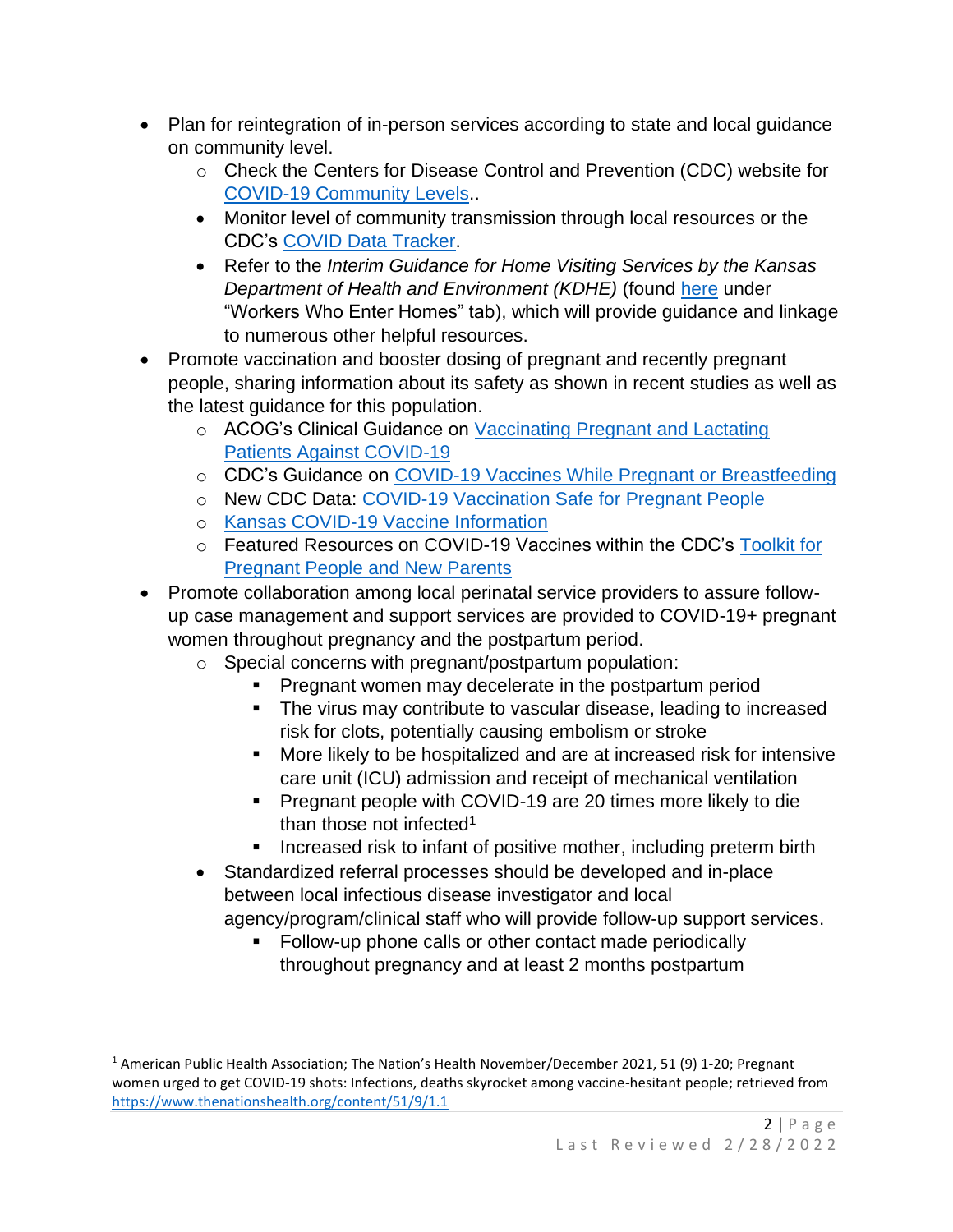- Provide education on risks, signs and symptoms of complications to monitor for, when to call provider and/or go to emergency department
- Educate on [Maternal Warning Signs](https://www.kdhe.ks.gov/504/Maternal-Warning-Signs)
- Assure access to continued care and monitoring by clinical provider
- Assess needs and connect to resources
- Stay informed on changing access to support services (e.g., WIC, home visiting, and family planning services).

Stay informed and up-to-date with best-practice recommendations in this rapidly changing environment.

- Check for updates to guidance from reliable sources (e.g., KDHE, CDC, ACOG, AAP, etc.) on a frequent and regular basis.
	- o ACOG's Clinical Guidance, [Practice Advisory –](https://www.acog.org/clinical/clinical-guidance/practice-advisory/articles/2020/03/novel-coronavirus-2019) COVID-19
	- o ACOG's Clinical Guidance, [Implementing Telehealth in Practice](https://www.acog.org/clinical/clinical-guidance/committee-opinion/articles/2020/02/implementing-telehealth-in-practice)
	- o ACOG's Clinical Guidance, [Hospital Disaster Preparedness](https://www.acog.org/clinical/clinical-guidance/committee-opinion/articles/2017/12/hospital-disaster-preparedness-for-obstetricians-and-facilities-providing-maternity-care)
	- o ACOG's [COVID-19 Algorithm](https://www.acog.org/-/media/project/acog/acogorg/files/pdfs/clinical-guidance/practice-advisory/covid-19-algorithm.pdf)
	- o ACOG's [COVID-19 FAQs for Obstetrician-Gynecologists, Obstetrics](https://www.acog.org/clinical-information/physician-faqs/covid-19-faqs-for-ob-gyns-obstetrics)
	- o [Society for Maternal-Fetal Medicine COVID-19 Information](https://www.smfm.org/) (get clinical resources, no-cost online education, and information for patients)
	- o [Association of Women's Health, Obstetric and Neonatal Nurses](https://awhonn.org/novel-coronavirus-covid-19/)  [\(AWHONN\) Guidance on COVID-19](https://awhonn.org/novel-coronavirus-covid-19/)
	- o CDC's Information on [COVID-19 if You are Pregnant, Breastfeeding, or](https://www.cdc.gov/coronavirus/2019-ncov/need-extra-precautions/pregnancy-breastfeeding.html)  [Caring for Young Children](https://www.cdc.gov/coronavirus/2019-ncov/need-extra-precautions/pregnancy-breastfeeding.html)
	- o CDC's [Toolkit for Pregnant People and New Parents](https://www.cdc.gov/coronavirus/2019-ncov/communication/toolkits/pregnant-people-and-new-parents.html)
	- o Harvard Medical School's [Information on Weighing the Risks and Benefits](https://trends.hms.harvard.edu/2020/03/31/covid-19-separating-infected-mothers-from-newborns-weighing-the-risks-and-benefits/)  [of Separating Infected Mothers from Infants](https://trends.hms.harvard.edu/2020/03/31/covid-19-separating-infected-mothers-from-newborns-weighing-the-risks-and-benefits/)
	- o [World Health Organization's \(WHO\) Frequently Asked Questions on](https://www.who.int/docs/default-source/maternal-health/faqs-breastfeeding-and-covid-19.pdf?sfvrsn=d839e6c0_1)  [Breastfeeding and COVID-19 For Health Care Workers](https://www.who.int/docs/default-source/maternal-health/faqs-breastfeeding-and-covid-19.pdf?sfvrsn=d839e6c0_1)
	- o [Count the Kicks: A message for Public Health Providers](https://countthekicks.org/providers/provideracademy/)
	- o [KDHE Resource Center and Updates on COVID-19](https://www.coronavirus.kdheks.gov/)
	- o ACOG's Clinical Guidance on Vaccinating Pregnant and Lactating [Patients Against COVID-19](https://www.acog.org/clinical/clinical-guidance/practice-advisory/articles/2020/12/vaccinating-pregnant-and-lactating-patients-against-covid-19)
	- o CDC's [Vaccination Considerations for People who are Pregnant or](https://www.cdc.gov/coronavirus/2019-ncov/vaccines/recommendations/pregnancy.html)  **[Breastfeeding](https://www.cdc.gov/coronavirus/2019-ncov/vaccines/recommendations/pregnancy.html)**
	- o New CDC Data: [COVID-19 Vaccination Safe for Pregnant People](https://www.cdc.gov/media/releases/2021/s0811-vaccine-safe-pregnant.html)
	- o [Kansas COVID-19 Vaccine Information](https://www.kansasvaccine.gov/)
	- o Featured Resources on COVID-19 Vaccines within the CDC's [Toolkit for](https://www.cdc.gov/coronavirus/2019-ncov/communication/toolkits/pregnant-people-and-new-parents.html)  [Pregnant People and New Parents](https://www.cdc.gov/coronavirus/2019-ncov/communication/toolkits/pregnant-people-and-new-parents.html)
	- o CDC's Information on [COVID-19 Community Level](https://www.cdc.gov/coronavirus/2019-ncov/science/community-levels.html)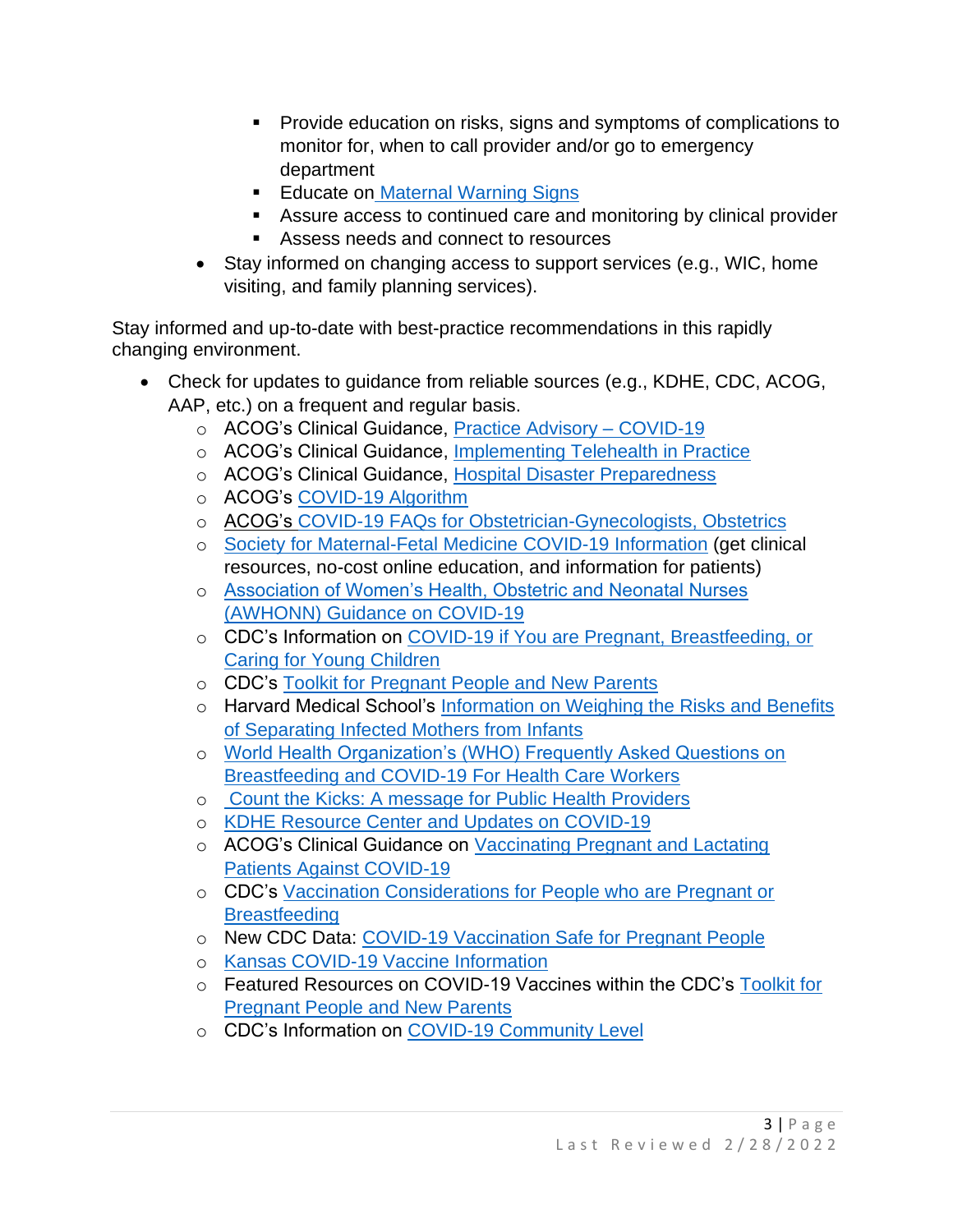## **Client Guidance and Resources Updated 2/28/22**

It is very important to focus program participant/patient education on the topics listed below. This information is also available in the *FAQ for Perinatal and Infant Populations* guidance published on the KDHE COVID-19 Resource Center under Local Health [Departments:](https://www.coronavirus.kdheks.gov/170/Healthcare-Providers)

- Importance of continued regular prenatal, postpartum, and infant care
	- o Prepare for continued changes, including telehealth for regular visits as COVID-19 community levels rise.
	- o Remain in continuous communication/close contact with the prenatal/ postpartum care provider's office, pediatric provider's office, and all providers delivering services to the patient, assuring all contact information is up-to-date.
	- $\circ$  Report a positive COVID-19 test, or any symptoms, immediately cough, fever (100.4 or greater), chills, muscle pain, sore throat, congestion, nausea, diarrhea, new loss of taste or smell, shortness of breath or difficulty breathing, sudden confusion, being unable to respond to others, blue lips or face - in addition to normal symptoms of pregnancy/postpartum/newborn complications (with emphasis on signs and symptoms of a dangerous blood clot, including: shortness of breath or difficulty breathing; chest pain or pressure; sudden, severe headache; swelling or pain in only one leg). New outpatient treatments are available for COVID-19 infected persons who are at risk for clinical progression (pregnancy is considered a qualifying condition), but treatment must be started within the first days after infection to be effective, so it is important to seek care right away.
	- o Keep a 30-day supply of medications on hand.
- COVID-19 Risks and Disease Transmission, including specifics related to pregnancy, postpartum, infants and breastfeeding
	- o Concern that pregnant women may decelerate in the postpartum period
	- o Concern the virus contributes to vascular disease, leading to increased risk for clots, potentially causing embolism or stroke
	- $\circ$  Pregnant people are more likely to be hospitalized and are at increased risk for intensive care unit (ICU) admission and receipt of mechanical ventilation<sup>2</sup>
	- o Pregnant people with COVID-19 are 20 times more likely to die than those not infected<sup>3</sup>
	- o Increased risk to infant of positive mother, including preterm birth

<sup>&</sup>lt;sup>2</sup> Centers for Disease Control and Prevention; Coronavirus Disease 2019 (COVID-19); Pregnancy Data; updated November 13, 2020; retrieved from [https://www.cdc.gov/coronavirus/2019-ncov/cases-updates/special](https://www.cdc.gov/coronavirus/2019-ncov/cases-updates/special-populations/pregnancy-data-on-covid-19.html)[populations/pregnancy-data-on-covid-19.html](https://www.cdc.gov/coronavirus/2019-ncov/cases-updates/special-populations/pregnancy-data-on-covid-19.html)

<sup>3</sup> American Public Health Association; The Nation's Health November/December 2021, 51 (9) 1-20; Pregnant women urged to get COVID-19 shots: Infections, deaths skyrocket among vaccine-hesitant people; retrieved from <https://www.thenationshealth.org/content/51/9/1.1>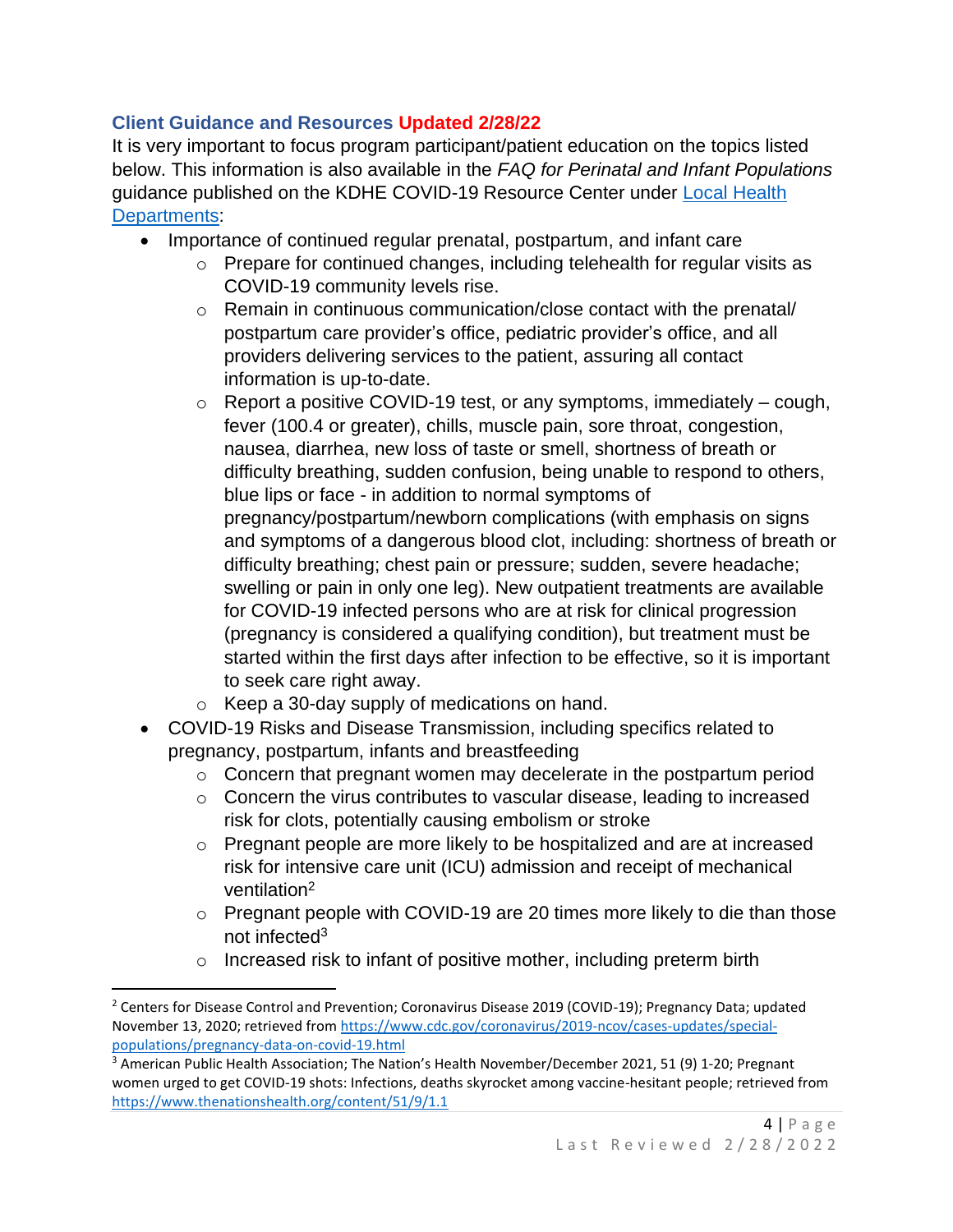- $\circ$  Need for protective measures to reduce the risk of transmission to the newborn of an infected mother
- o CDC, ACOG and the Society for Maternal-Fetal Medicine (SMFM) recommend and strongly urge a COVID-19 vaccine for people thinking about becoming pregnant, are currently pregnant, recently pregnant and breastfeeding people, pending other risk factors unique to each individual. Share the following resources for more information on this guidance:
	- CDC's Vaccination Considerations for People who are Pregnant or **[Breastfeeding](https://www.cdc.gov/coronavirus/2019-ncov/vaccines/recommendations/pregnancy.html)**
	- **EXECC**'s Clinical Guidance on Vaccinating Pregnant and Lactating [Patients Against COVID-19](https://www.acog.org/clinical/clinical-guidance/practice-advisory/articles/2020/12/vaccinating-pregnant-and-lactating-patients-against-covid-19)
	- New CDC Data: [COVID-19 Vaccination Safe for Pregnant People](https://www.cdc.gov/media/releases/2021/s0811-vaccine-safe-pregnant.html)
	- [Kansas COVID-19 Vaccine Information](https://www.kansasvaccine.gov/)
	- Featured Resources on COVID-19 Vaccines within the CDC's [Toolkit for Pregnant People and New Parents](https://www.cdc.gov/coronavirus/2019-ncov/communication/toolkits/pregnant-people-and-new-parents.html)
- Universal Precautions for Preventing Spread
	- o Frequent handwashing with warm soapy water for at least 20 secs
	- o Use of alcohol-based hand sanitizer with at least 60% alcohol
	- o Cover cough (coughing into elbow)
	- o Limit in-person interactions with people who might have been exposed to or who might be infected with COVID-19, including people within your household, as much as possible.
	- o Take steps to prevent getting COVID-19 when you do interact with others not in your private home.
		- [Wear a mask](https://www.cdc.gov/coronavirus/2019-ncov/prevent-getting-sick/about-face-coverings.html) when indoors in public in a community determined to have a high level of risk. Check the COVID-19 community level for your area [here.](https://www.cdc.gov/coronavirus/2019-ncov/science/community-levels.html) Find more information on KDHE Mask Guidance [here.](https://www.coronavirus.kdheks.gov/DocumentCenter/View/441/KDHE-Mask-Guidance-PDF---3-1-21) Cloth face coverings should **not** be placed on young children under age 2 due to risk of suffocation and strangulation.
		- Keep space between yourself and others (stay at least 6 feet away, which is about 2 arm lengths).
		- Avoid crowds.
		- Avoid poorly ventilated spaces.
	- o Frequent cleaning of commonly touched surfaces with soap or detergent.
- Get the full COVID-19 vaccine series and booster; get vaccinated for influenza, and all other recommended vaccinations, if haven't already
- Be prepared for continued changes in the postpartum period
	- o Shorter hospital stays
	- o Restrictions on visitors
	- o Encouraged social distancing for protection of mother and newborn
		- Have symptom-free support person help with stocking of supplies, newborn care, and self-care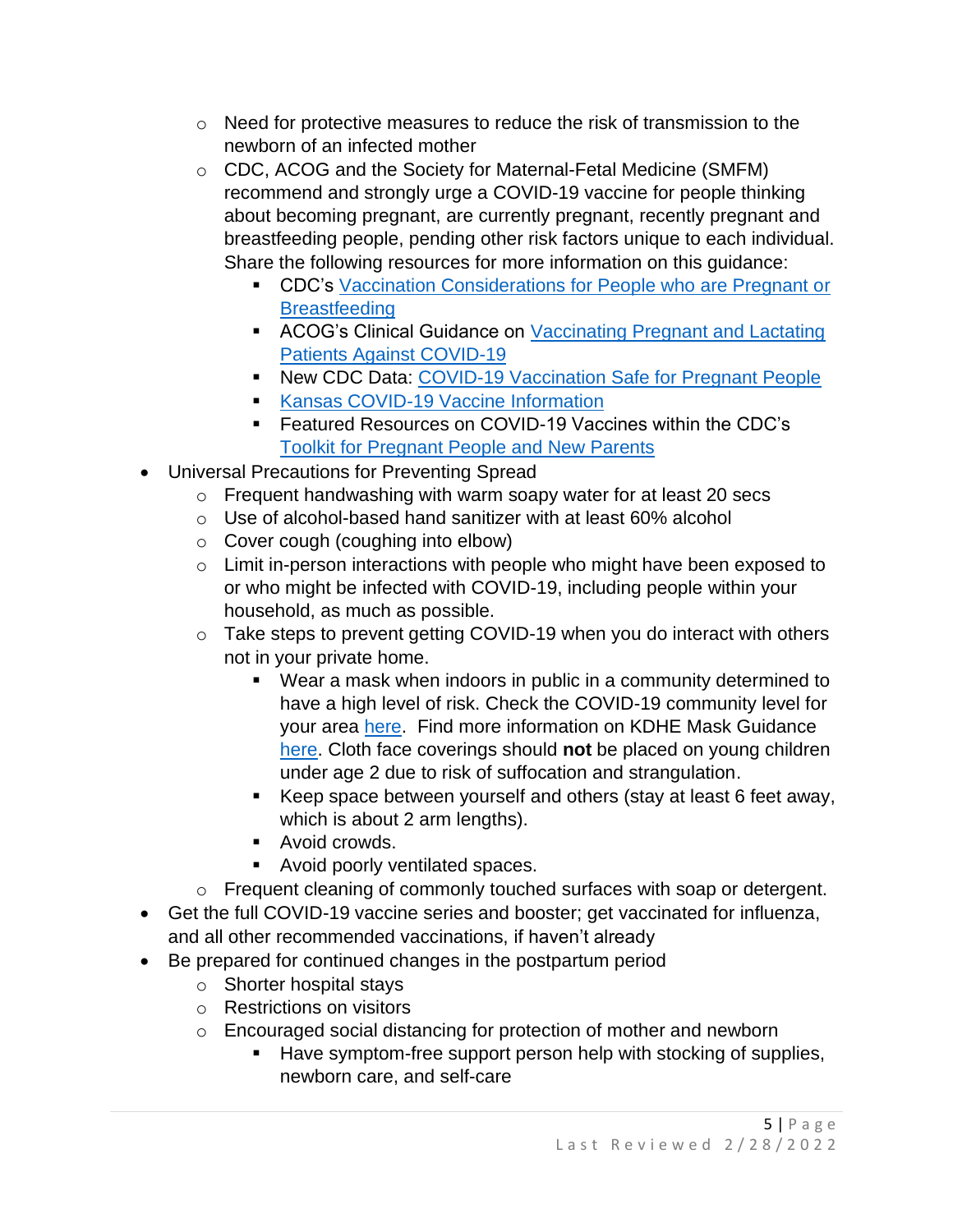- Stay connected with friends, family, and other support systems via phone, text, FaceTime, etc. instead of in-person visits
- o Need for ongoing monitoring for potential complications through at least 2 months postpartum
- Importance of self-care and utilization of mental health services
	- o Pregnancy and postpartum period are a particularly vulnerable time in a woman's life
	- o Time of increased stress and isolation due to the COVID-19 pandemic

## **More Information Updated 2/28/22**

## **KDHE Resources**

- [Frequently Asked Questions for the Perinatal and Infant Populations](https://www.coronavirus.kdheks.gov/170/Healthcare-Providers)
- [COVID-19 Resource Center](https://www.coronavirus.kdheks.gov/)
- [Kansas COVID-19 Vaccine Information](https://www.kansasvaccine.gov/)
- Information Line 1-866-534-3463 (1-866-KDHEINF)
- [Guidance for Home Visitors](https://www.coronavirus.kdheks.gov/248/Business-Employers)
- [Mental Health Resources](https://www.coronavirus.kdheks.gov/244/Mental-Health-Professionals)
- [Individual and Family Care](https://www.coronavirus.kdheks.gov/246/Individual-Family-Care)
- [KDHE Mask Guidance](https://www.coronavirus.kdheks.gov/DocumentCenter/View/441/KDHE-Mask-Guidance-PDF---3-1-21?bidId=#:~:text=KDHE%20recommends%20wearing%20a%20mask,should%20wear%20masks%20in%20public.)

## **CDC Resources**

- [Toolkit for Pregnant People and New Parents](https://www.cdc.gov/coronavirus/2019-ncov/communication/toolkits/pregnant-people-and-new-parents.html)
- [Information on COVID-19: Pregnant Women and Breastfeeding](https://www.cdc.gov/coronavirus/2019-ncov/need-extra-precautions/pregnancy-breastfeeding.html?CDC_AA_refVal=https%3A%2F%2Fwww.cdc.gov%2Fcoronavirus%2F2019-ncov%2Fprepare%2Fpregnancy-breastfeeding.html)
- [Vaccination Considerations for People who are Pregnant or Breastfeeding](https://www.cdc.gov/coronavirus/2019-ncov/vaccines/recommendations/pregnancy.html)
- New CDC Data: [COVID-19 Vaccination Safe for Pregnant People](https://www.cdc.gov/media/releases/2021/s0811-vaccine-safe-pregnant.html)
- [Coronavirus Disease 2019 website](https://www.cdc.gov/coronavirus/2019-ncov/index.html)
- [COVID-19 Community Levels](https://www.cdc.gov/coronavirus/2019-ncov/science/community-levels.html)
- [Public Health Guidance for Potential COVID-19 Exposure Associated with Travel](https://www.cdc.gov/coronavirus/2019-ncov/php/risk-assessment.html)
- [About Coronavirus Disease 2019 \(COVID-19\)](https://www.cdc.gov/coronavirus/2019-ncov/about/index.html)
- What to Do If [You Are Sick with COVID-19](https://www.cdc.gov/coronavirus/2019-ncov/downloads/sick-with-2019-nCoV-fact-sheet.pdf)
- [Coronavirus Disease 2019 Information for Travelers](https://www.cdc.gov/coronavirus/2019-ncov/travelers/index.html)
- [Do Your Part. Slow the Spread of Germs](https://www.cdc.gov/nonpharmaceutical-interventions/pdf/slow-spread-germs-item1.pdf)
- [Don't Spread Germs at Work](https://www.cdc.gov/nonpharmaceutical-interventions/pdf/dont-spread-germs-work-employers-item2.pdf)
- [Stay Home if You're Sick](https://www.cdc.gov/nonpharmaceutical-interventions/pdf/stay-home-youre-sick-item5.pdf)
- [Use of Cloth Face Coverings to Help Slow the Spread of COVID-19](https://www.cdc.gov/coronavirus/2019-ncov/prevent-getting-sick/diy-cloth-face-coverings.html)
- [Taking Care of Your Emotional Health during an Emergency](https://emergency.cdc.gov/coping/selfcare.asp)

## **Other National Agency and Partner Resources**

- [Frequently Asked Questions on COVID-19, Pregnancy, and Breastfeeding](https://www.acog.org/patient-resources/faqs/pregnancy/coronavirus-pregnancy-and-breastfeeding)
- [Vaccinating Pregnant and Lactating Patients Against COVID-19](https://www.acog.org/clinical/clinical-guidance/practice-advisory/articles/2020/12/vaccinating-pregnant-and-lactating-patients-against-covid-19)
- [Pregnant Women Urged to Get COVID-19 Shots](https://www.thenationshealth.org/content/51/9/1.1)
- [Hand Washing: A Powerful Antidote to Illness](https://www.healthychildren.org/English/health-issues/conditions/prevention/Pages/Hand-Washing-A-Powerful-Antidote-to-Illness.aspx)